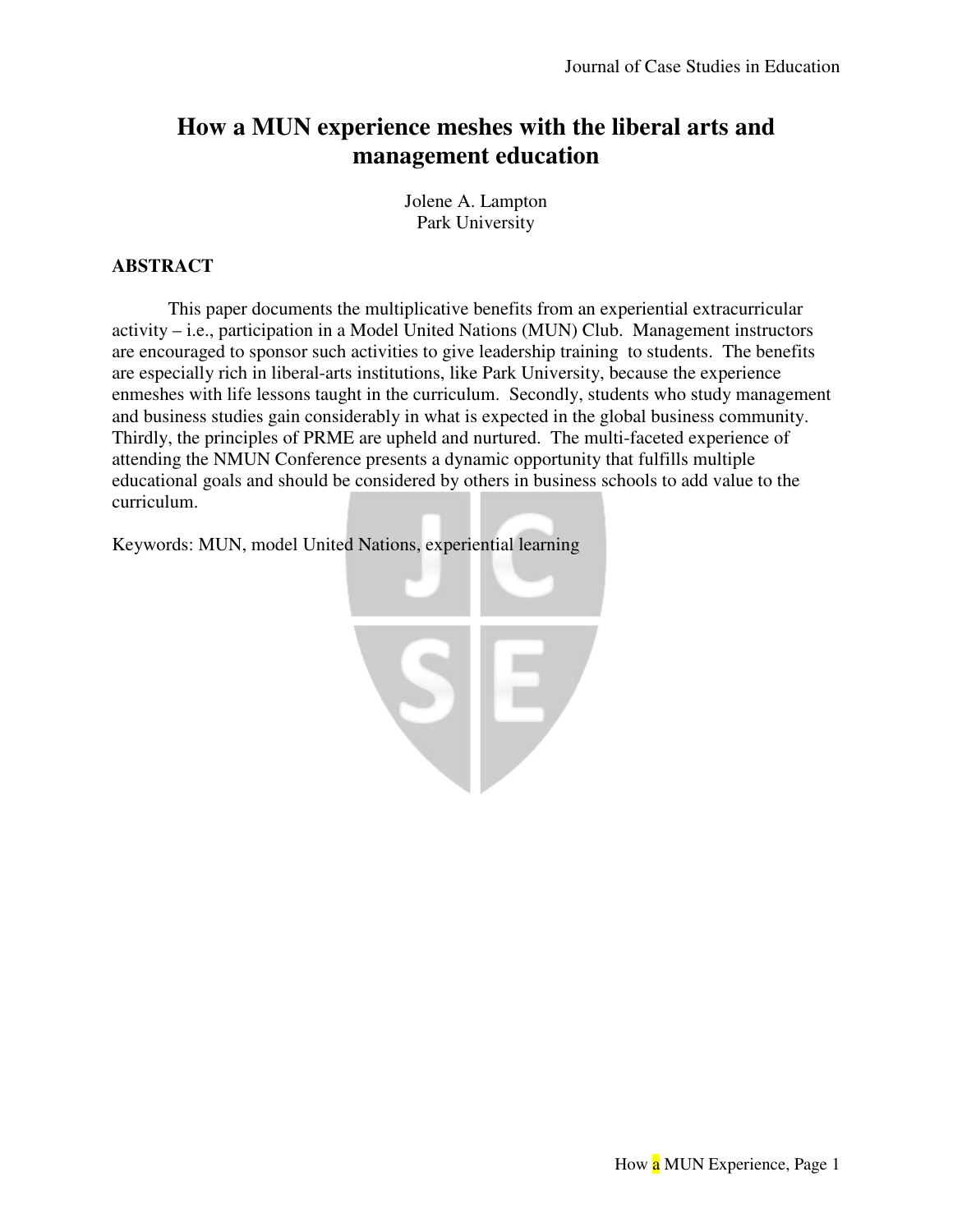#### **Introduction**

The purpose of this paper is to document how an extracurricular activity in the Model United Nations (MUN) Club can fulfill so many ideals for management and business education. This paper provides a practice-focused application of liberal arts education that is valued by the business community and valued by the Principles of Responsible Management Education (PRME). The plethora of benefits which can result from an experiential extracurricular event is awe-inspiring for educators in general, but to see the amplitude of benefits for business students at a liberal arts institution can be overwhelming and very gratifying. This paper tells how the MUN experience integrates and embraces principles endeared by the liberal arts, conservatism, corporate responsibility and sustainability, the mission of business education, and the principles of PRME.

#### **Benefits of Liberal Arts Education**

One of the benefits of teaching at a liberal arts institution is that it is an institution that delivers and supports a holistic education. Park University headquartered in the Midwest in Parkville, Missouri, is an institution of higher education steeped in the liberal arts tradition. Park University's mission statement is to provide academic opportunities which prepare students to think critically, communicate effectively, and engage in lifelong learning while serving a global community. Consistent with that mission is Park's motto "Fides et labor" – faith and work.

Clearly, Park University has an aim to prepare students for exercising their freedoms responsibly. Just as the philosopher John Stuart Mill had defended in 1867, the need in education is to continually balance a liberal education with the sciences and mathematics. Certainly, all areas are needed in order to have a world of thinking citizens living with today's issues. But as stated in a recent Wall Street Journal editorial, liberal education really matters in this day and age (Berkowitz, 2010). Berkowitz asks "how can citizens pass judgment on public policy if they are ignorant on the principles of government and market operation?" Certainly the principles of liberal education are indeed needed as students judge competing opinions and values of justice in today's society.

Students with a liberal arts education develop strength of mind and an ordered intellect (Harris, 1991). They think for themselves; they develop their own opinions, attitudes, values, and beliefs based on their own evaluation of worldly evidence. Students develop an active engagement with knowledge and are not passive recipients of facts. With a liberal education, students are prepared to exercise their freedom responsibly in sustainable organizations, as Principle No. 1 of PRME posits.

Students at Park University teach each other and communicate on a frequent basis; they are a community of teachers, i.e., a learning community. "Teaching and learning" continually goes on as students develop and learn. As a faculty member, it is one's desire as well as duty to make the quality, richness, and truth of teaching as great as possible. As a teacher of accounting and business management at a liberal arts institution, a real sense of the value of the liberal arts is witnessed when students take on the extracurricular challenge by participating in the Model United Nations Club (MUN). Ancillary to this challenge is the diversity brought about with the joining of forces from the distant Austin campus. Students from the Austin location may not feel the customary camaraderie experienced at traditional institutions on flagship (or main) campuses. The integration of students from a distant campus with fellow MUN club members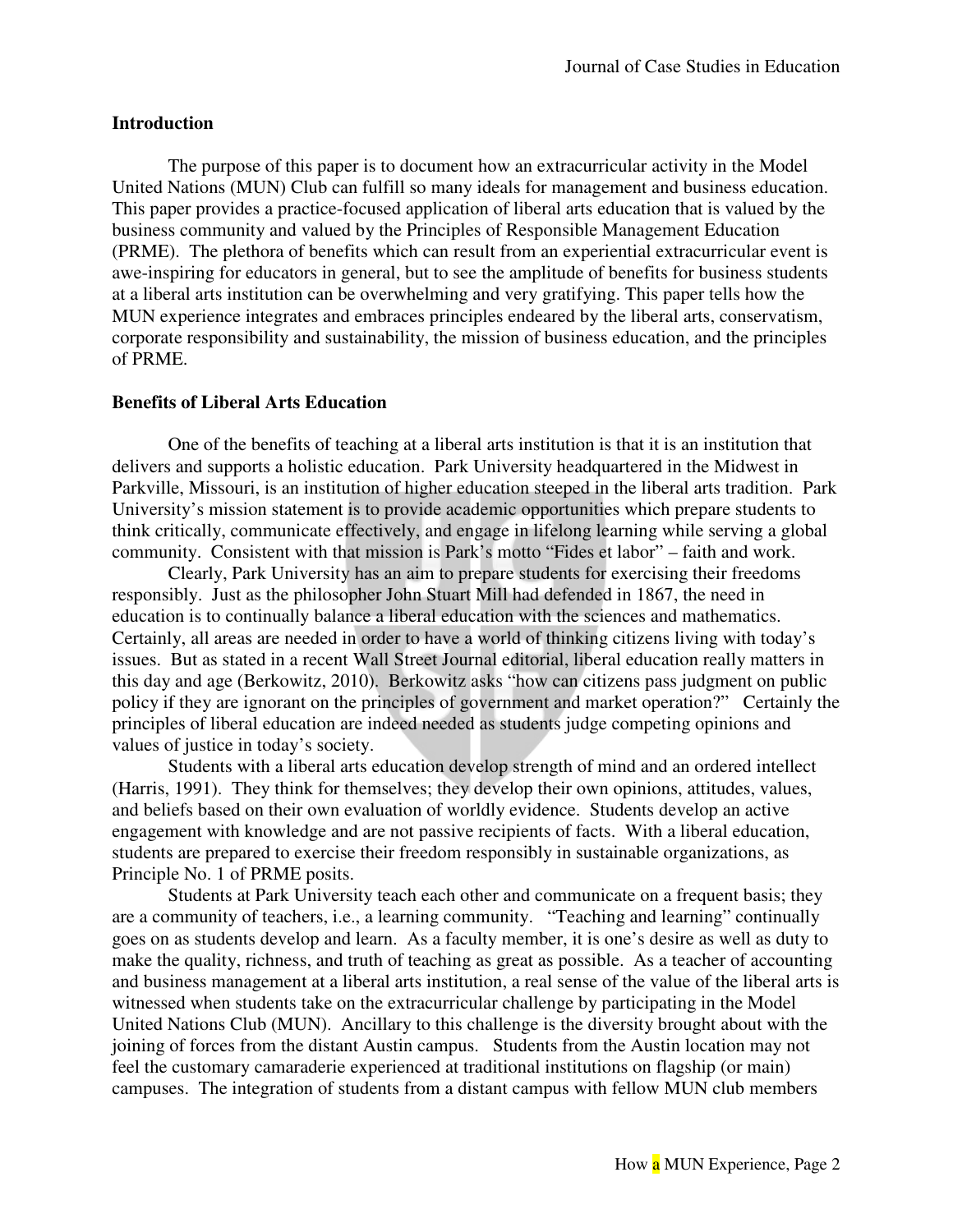from the main campus can result in shared leadership initiatives that apply the principles of PRME and are an outstanding method of bringing about diversity. Benefits of Management and Business Education

An education in management provides knowledge of business and business principles. A management degree includes management and supervisory training as well as building leadership capacity. Nontraditional students at an extended campus such as Austin aim to finalize a degree while in the workforce. Students often realize upon entry in the job market that they need to know something about business. With the job market in turmoil as experienced in 2010-2011, interest in business has surged, according to Paul Danos, dean of Dartmouth's Tuck School of Business (ACBSP, 2009).

A similar finding emerged from a survey of financial executives. In the survey of financial executives done by the Journal of Accountancy, finance executives were asked to rank the top three skills that were important when hiring staff and managers (Lamoreaux, 2010). The top three skills were:

- 1. Knowledge of financial accounting
- 2. Industry experience
- 3. Communication skills.

It is interesting to note that the pragmatic application of management education  $-$  i.e., accounting emerged as knowledge desired in new hires from the survey of financial executives. This illustrates the value of a business education touted by liberal arts institutions as they say "business studies" may be the "new liberal art" of the 21st century (ACBSP, 2009). If accounting knowledge is valued in the hiring of new hires, an education in business is indeed valued for its liberal arts connection. Fortunately, knowledge of accounting involves management skills that are valued in the current economy. The article by Lamoreaux ends with a statement that communication skills ranked third in importance when hiring staff. The article suggests that CPAs in business and industry should consider specialized training in the communications area because such skills are not emphasized in typical accounting curricula or CPA courses (Lamoreaux, 2010). Indeed, communication and accounting knowledge are both highly valued by the business community.

#### **MUN Program at Park University**

 Park University is a liberal arts institution headquartered in the Midwest in Parkville, Missouri with primarily traditional students. Forty campuses located throughout the United States (referred to as distant or extended campuses) primarily serve nontraditional adult students. The University has 25,000 students, half of whom enroll in business programs. Park University has a MUN Club housed at the main campus that customarily attracts many international students. The Club recently extended invitations to the extended campuses to send students to the NMUN Conference in New York. Little if any other opportunity exists for the distant campuses to integrate their studies or activities with the main campus students. This case study documents one successful activity whereby Park University main campus students join with distant students in NMUN Conference preparation activities.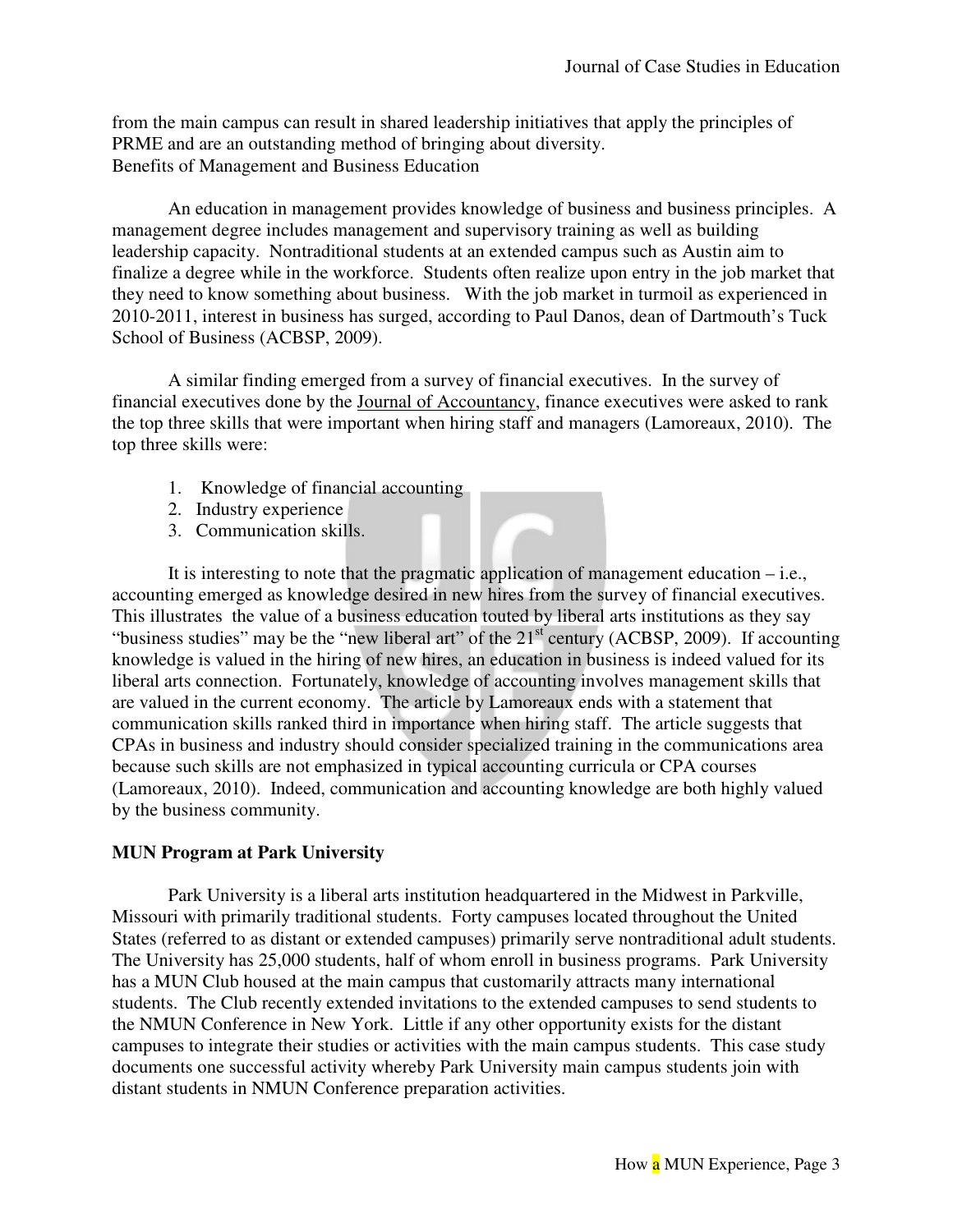By participating in the MUN program at Park University, students attend the NMUN Conference in New York gaining an immergence in leadership skills, which are sorely needed to meet problems in today's global economy. The experience provides international studies often needed in business schools as they strive to teach social responsibility and sustainability in organizations. The international climate necessitates curricula changes whereby sustainability and social responsibility are better integrated in the curriculum. The MUN program presents opportunities to bring out life experiences suitable for the global world. Students take on problems and issues for the countries they represent at the NMUN Conference. Students learn to negotiate and compromise, to partner and work out solutions with others – valuable leadership experiences. The value of the MUN experience is that many different kinds of talents are developed in the students who attend the NMUN conference. Teamwork, expository writing, persuasive writing, debating, and negotiation are important for personal development and future success (Brennan, 2007). Business school students gain valuable team building and communication skills.

 As stated by Harris, educating for the holistic person is what liberal education does best, and the MUN program finds a common purpose on which to educate students on NMUN topics. This provides a well-rounded education in life itself especially as life exists in other nations. Life experiences require knowledge of many fields – called the acquisition of wisdom in educational circles. Wisdom is seeing life as a whole – meaning that every realm of knowledge is consulted and used to make a positive learning experience. The adult students who participate in MUN utilize their collective wisdom – their liberal arts education – in the MUN experience. In the 1980's an important organizing force, the United Nations Association of the USA, recognized the momentum of the Model UN programs and founded its Model UN and Youth Department to coordinate and track the development of the Model UN on a global level (Brennan, 2007). Such program enhancements flow into fulfilling the principles for responsible management education (PRME, 2011).

 Students have life-changing experiences by participating in MUN. The experience broadens their view of other nations, cultures, and ways of life. The experiences of students from Park University were consistent with that of other institutions, such as Phoenix College where students experience "something bigger than yourself" (Phoenix College, 2004). Another Park University student conveyed that she wanted more from Park University than just going to classes. She wanted to interact with people and learn how to speak and negotiate, which the MUN experience provided. That same student developed in remarkable ways – connecting with other students representing the Southern hemisphere at a recent NMUN Conference and spoke extemporaneously for the first time in her life. Another student gained broader perspectives and was inspired to make the world a better place. Such testimonials from Park University students showed the benefits of the MUN program are definitely in accordance with the PRME principles as well as the tenets of liberal education.

#### **How PRME Principles Aid Responsible Management Education**

 The purpose of the PRME principles is to inspire and champion responsible management education. The PRME are inspired by internationally accepted values of the United Nations Global Compact that seek continuous improvement from management educators as new generations of business leaders are developed. The PRME, developed in 2007 by an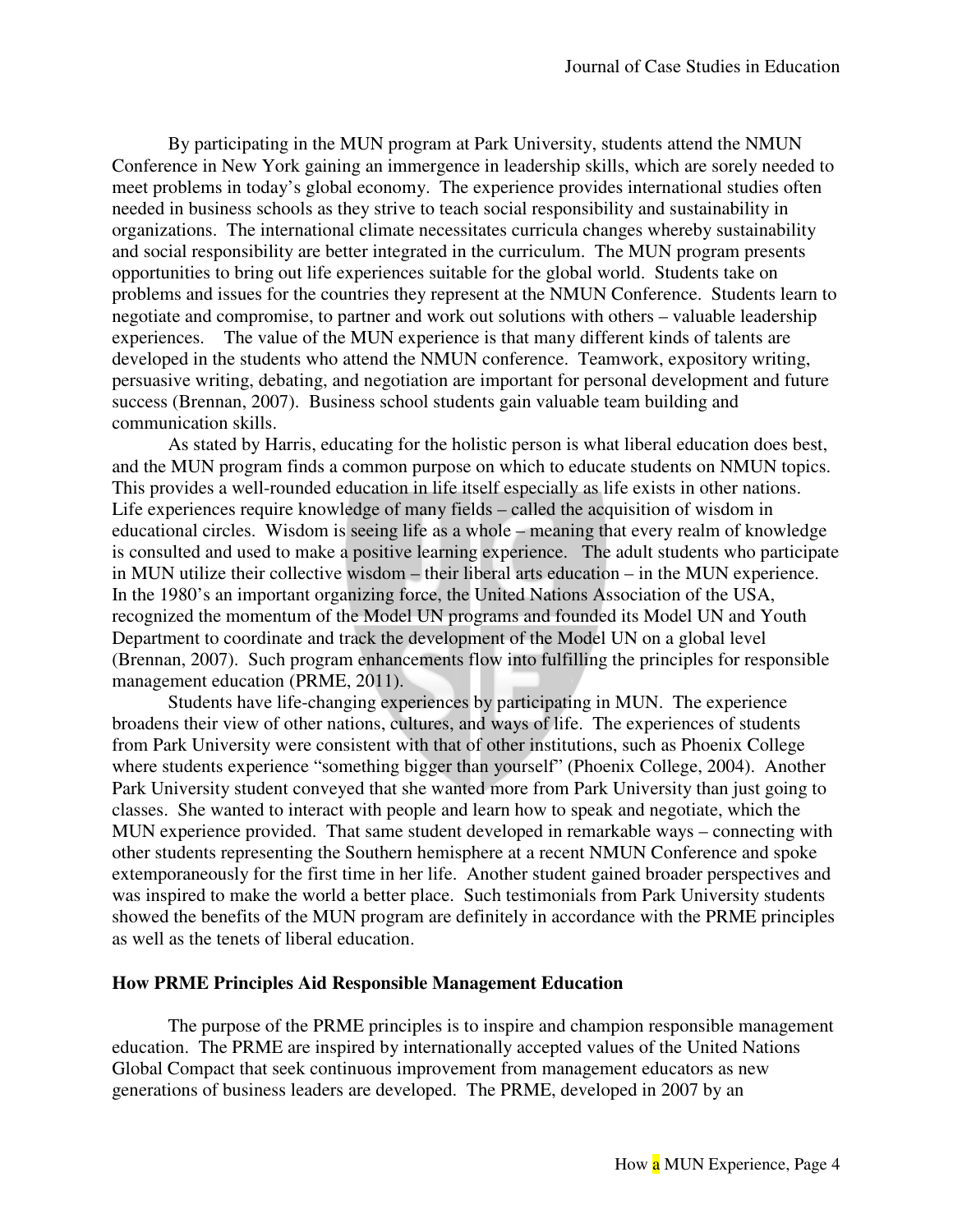international task force of sixty academic institutions, is based on a principle-based global engagement platform. The Six Principles of PRME integrate corporate responsibility and sustainability in a systematic manner and have the capacity for universal values in business on every continent (PRME, 2011), as Indicated in the exhibit (Appendix).

 Management educators should incorporate such education into the business curriculum in 2011. To do so will bring about a more sustainable organization that the international community expects. Experiential learning opportunities with the MUN can bring about service learning and leadership training for the global business community. In 2011 in schools where business programs exist, an international focus as established in PRME is paramount.

 The MUN experience for Austin students is a very positive experience to accompany leadership development for management education. First and foremost, the joining of two very different student populations – traditional students at the main campus of Park University with nontraditional, working adult students from the Austin campus is a major feat at unification of two diverse groups. This joint effort produces tremendous diversity and is a major plus to the experience. This also produces a team of nontraditional students from Austin with traditional Park University students on MUN projects and enables the teaching of teamwork. This one aspect of MUN is valuable to business students (Brennan, 2007).

 As stated by other student groups, leadership skills are a take-away from the experience (Ryan, 2010). To lead others, one needs to convince and to motivate others. In their representation of nations around the world, students practice communication skills by using persuasive strategies for global initiatives. The motivational and persuasive skills while speaking and caucusing at the NMUN competition are long lasting. Communication skills are definitely a positive gain from participating in the NMUN as well as desired by the business community (Lamoreaux, 2010).

 The leadership gains are further expansive because of Park University's diversity in the extended campus setting. The Austin students get to connect with Parkville students, which enables encounters of campus cultures, especially with Park University's large population of international students. This experience brings together diverse minds on responsible leadership initiatives as they attempt to bring about global social responsibility on behalf of their country. The liberal arts curriculum at Park University cultivates minds from around the world by providing the MUN experience. Students get to formulate matters of public policy portrayed by the principles of PRME. Truly, the experience is an in-depth experience for responsible leadership education. Students are often willing to work extra, attending club meetings on weekends or Friday nights in order to gain knowledge about the MUN program. Students like pragmatic experiences where they gain in leadership as they further their education in management areas.

 Qualitatively, the MUN experience is one of the most pragmatic applications of leadership and management studies. It is an experiential application of an extracurricular activity that benefits education and experience that definitely enhances the principles of PRME. Students experience leading others and teaching others in values in the liberal tradition. The opportunity to teach others gives students valuable life lessons. The communication skills that are gained in the process are invaluable. The MUN Club experience develops specific management skills such as compromise, strategy-setting, negotiation, and consensus building from the perspective of another nation - all highly valued by management students. The gains from communicating simulate real-life global problems and are very much in demand in the  $21<sup>st</sup>$ century in all business areas. It is interesting to note that participating students come from many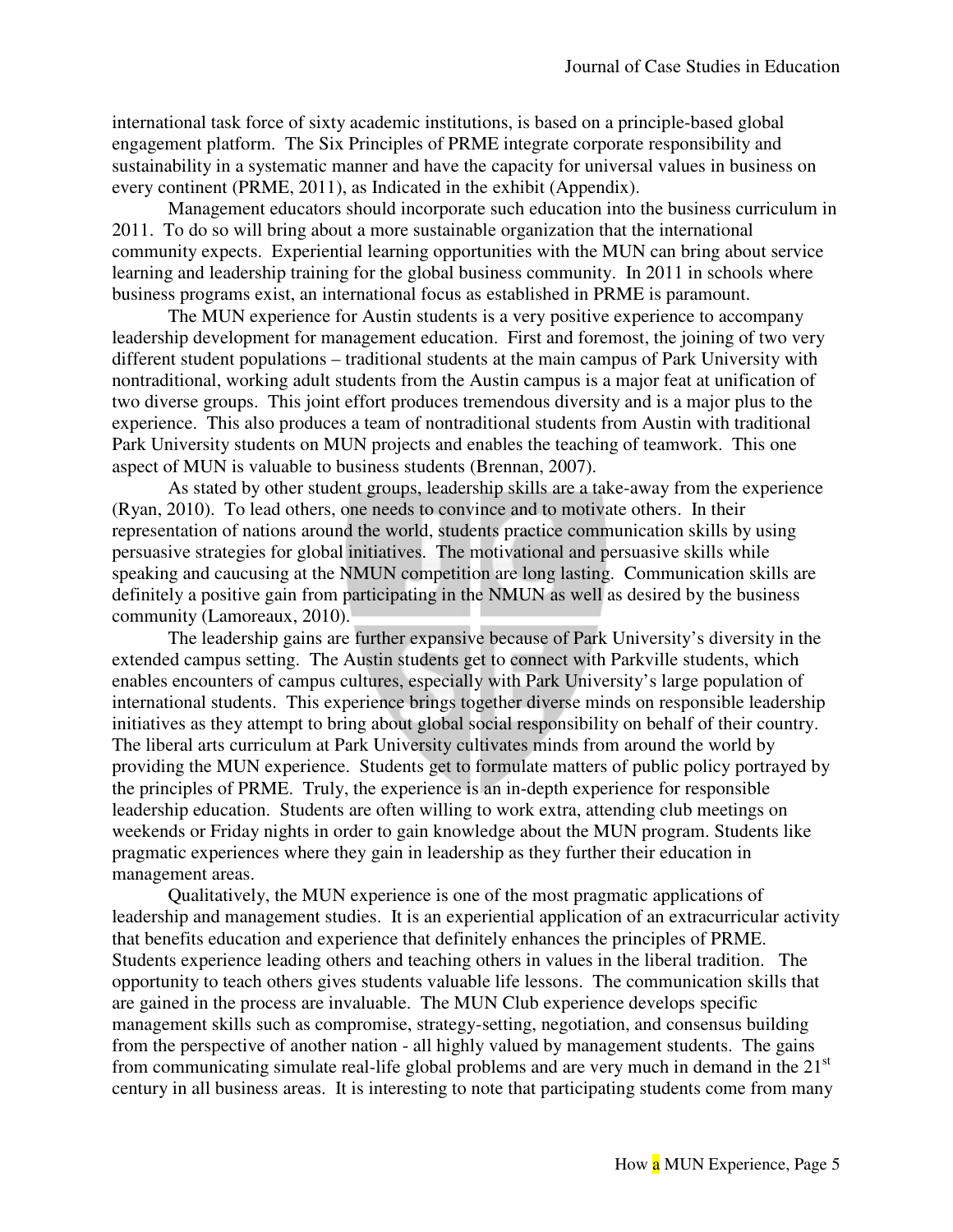areas of business, including majors from management, human resources, social psychology, and education.

#### **Conclusion**

 This paper documents the multiplicative benefits from an experiential extracurricular activity – i.e., participation in a Model United Nations (MUN) Club. Further, the paper shows how students are the direct beneficiary of the leadership training gained from the experience. The benefits are especially rich in liberal-arts institutions, like Park University because the experience enmeshes with life lessons taught in the curriculum. Secondly, students who study management and business studies gain considerably in what is expected in the global business community. Thirdly, the principles of PRME are upheld and nurtured. The multi-faceted experience of attending the NMUN fulfills multiple educational endeavors and should be considered by others in business schools to add value to the curriculum.

 By participating in the Model United Nations Club, many educators might suspect only political science would benefit. This case study tells how students at Park University gain valuable leadership skills through the club experience. Such skills enhance classroom work at liberal arts institutions such as Park University. Students gain incredible life leadership lessons from participation in an extracurricular club such as the one described in this paper. The experience adds to the strength of students' resumes, which is a resume-enhancement strategy done by many students. The lessons learned are in accordance with the Six Principles of Responsible Management Education and United Nations initiatives (unprme.org). Definitely, there is an inter-mingling of benefits from an MUN experience.

 Students get practice in formulating policy as future generators of sustainable value for their nations. Students incorporate values of global social responsibility as portrayed by the United Nations Global Compact. Students get hands-on experience in responsible leadership with their fellow club members, faculty, and associates from other clubs around the world. Students engage in conceptual and empirical research of issues that are part of United Nations' initiatives. Students practice communication skills – writing position papers and articulating issues related to committee or other work. Students interact with others extensively, which in itself, is a great lesson especially at an institution as diverse as Park University. Student interactions were consistent with outcomes experienced by other institutions (Phoenix College, 2004). Students take on challenges from stakeholders and get to practice problem resolution from different perspectives, which is a further enrichment of the communication process.

#### **References**

- Brennan, Mary Beth (2007). The Value of the Model United Nations Experience; retrieved from http://www.anum.org/index.php?page=MUNexperience.
- Association of Collegiate Business Schools and Programs, Volume 6, No. 9, "Business: The New Liberal Art."

Berkowitz, Peter. "Why Liberal Education Matters," Wall Street Journal, May 15, 2010.

Harris, Robert, "On the Purpose of a Liberal Arts Education" (Version Date March 14, 1991) retrieved from www.virtualsalt.com/libarted.htm.